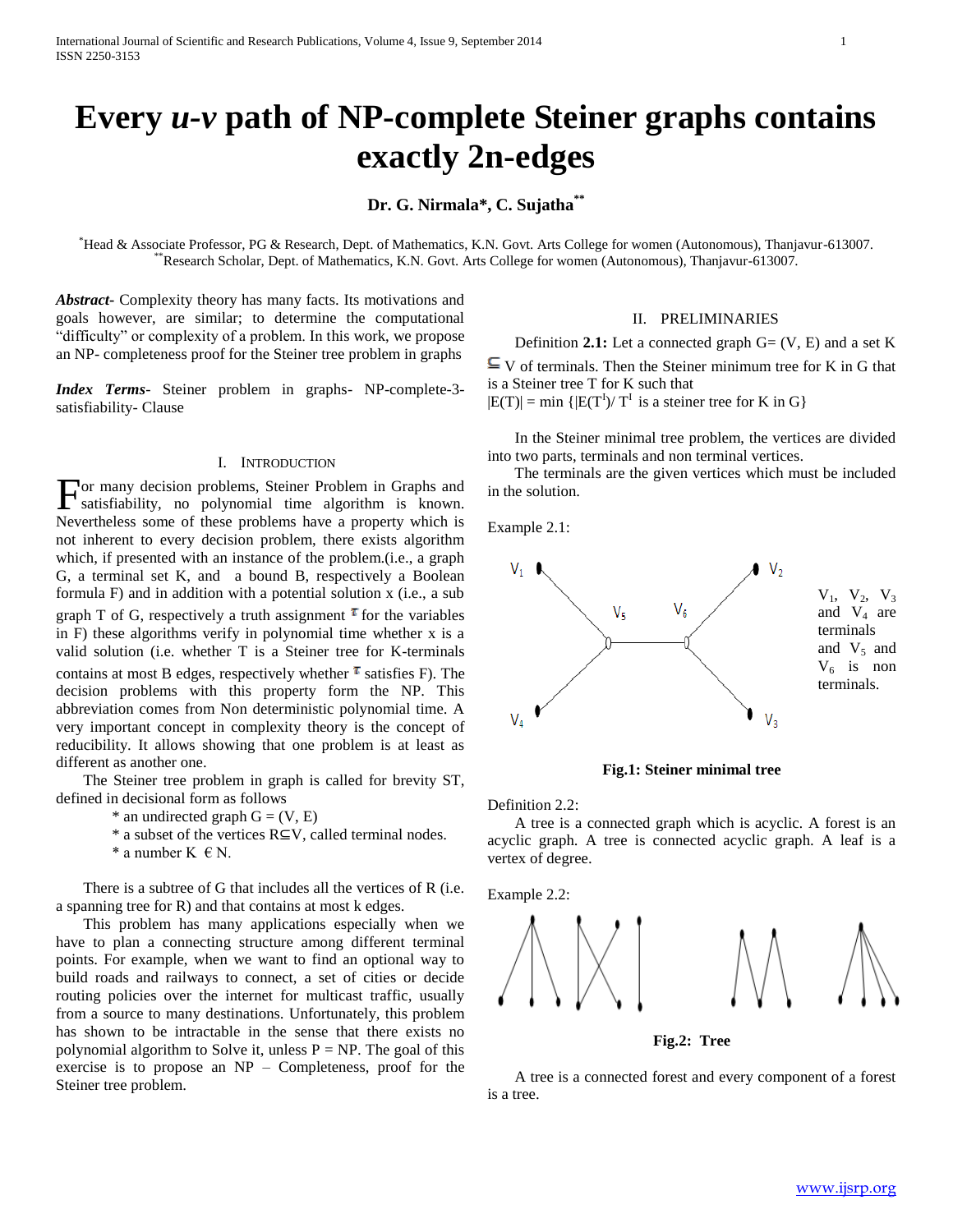International Journal of Scientific and Research Publications, Volume 4, Issue 9, September 2014 2 ISSN 2250-3153

 A tree is said to be a spanning tree of a connected graph G, if T is a sub graph of G and T contains all vertices of G. Example 2.3:



**Fig.3: Spanning Tree**

Definition 2.4:

 Let G be a connected graph each of whose edges is assigned a number called the cost or weight. We denoted the weight of an edge e of G by w(e). Such a graph is called weighted graph. For each sub graph H of G, the weight W of H is defined as the sum of the weight of its edges that is W (H) =  $\sum_{e \in E(H)} w(e)$ 

 We seek a spanning tree of whose weight is minimum among all spanning tree of G. Such a spanning tree is called minimum spanning tree.

## Example 2.4:



## Definition 2.5:

 A Steiner tree is a tree in a distance graph which spans a given subset of vertices (Steiner point with the minimum total distance on its edges) Example 2.5:



 $\Delta$ 

 $\overline{B}$ 

Steiner tree for three points A, B and C [note there is no direct connection between A, B, and C.]

Solution for four points [note that there are two Steiner points  $s_1$  and  $s_2$ ]

## **Fig.5: Steiner Tree**

Definition 2.6:

 A formula is satisfiable if there is an assignment of truth values to the variables that makes every clause tree.

#### Definition 2.7:

A set of logical variables  $u = \{u\}$  and a set  $c = \{ci\}$  of clauses where each clauses consists of three literal being a variable ui or its negations ui.

## Definition 2.8:

 The class of problems solvable by non-deterministic polynomial time algorithm is called NP.

#### Definition 2.9:

A problem is NP-complete if

1. It is an element of the class NP

 2. Another NP –complete problem is polynomial time reducible to it.

## III. EVERY U-V PATH OF NP-COMPLETE STEINER GRAPH CONTAINS EXACTLY 2N EDGES.

Result: 1

Steiner problems in graph is NP complete

Result: 2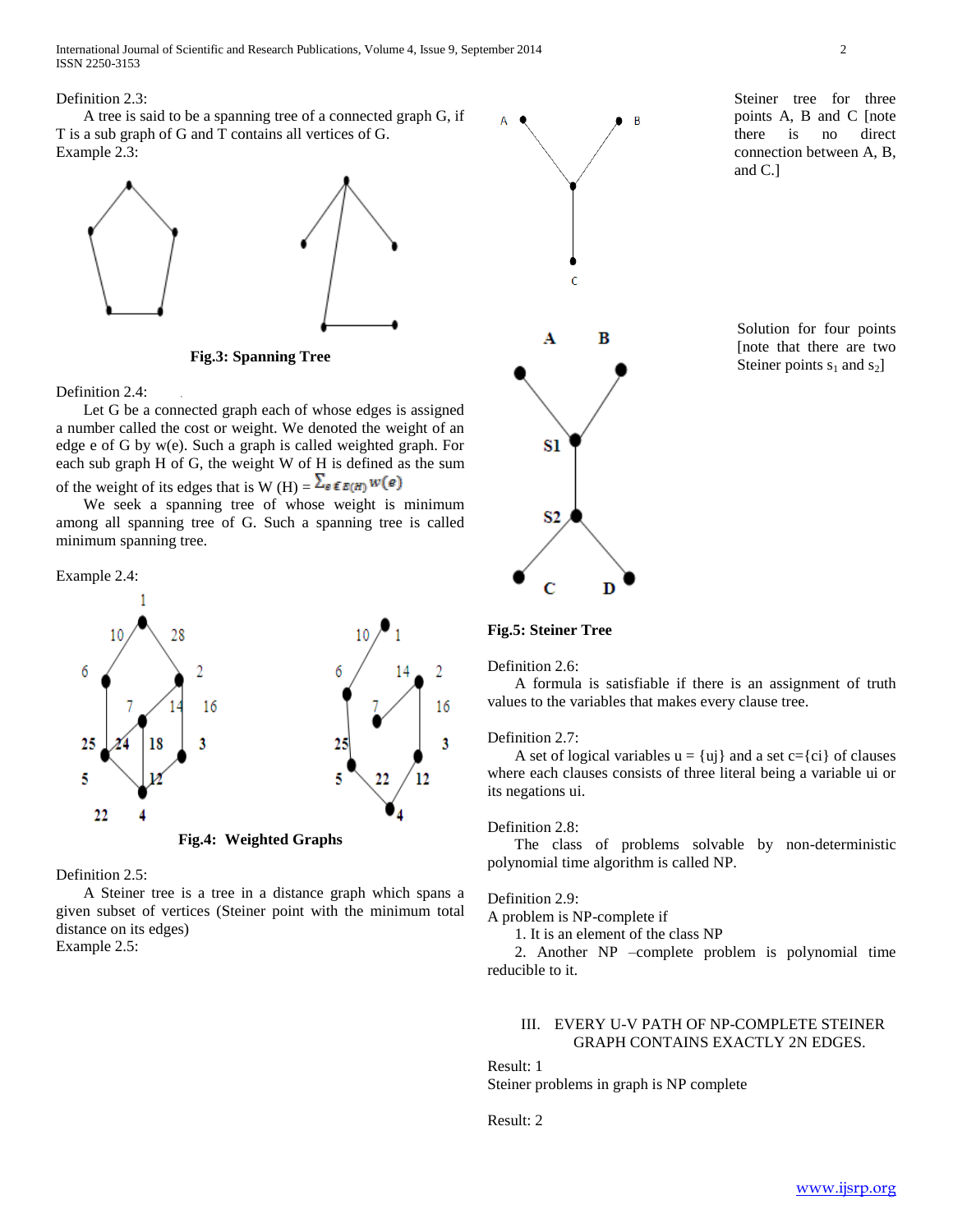International Journal of Scientific and Research Publications, Volume 4, Issue 9, September 2014 3 ISSN 2250-3153

Every u-v path of NP-complete Steiner graph contains exactly 2n edges.

Theorem 3.1:

 Every u-v path of NP-complete Steiner graph contains exactly 2n edges, if the Steiner problem in graph is NP-complete

Proof; Let the Steiner problem in graphs is  $\in$  NP, it sufficient to show that Steiner problem in graphs is in fact NPcomplete.

To see this, we reduce 3 SAT to Steiner problem in graphs.

Let  $x_1, x_2, x_3$ ------ $x_n$  be the variables  $c_1, c_2, \dots, c_m$  the clauses in an arbitrary instance of 3SAT.Our aim is to construct a graph  $G=(V, E)$  a terminals set K, and a bound B such that G contains Steiner tree T for k at size at most B if and only if the given 3SAT instance is satisfiable

 The graph G is constructed as follows. First we connect two vertices u and v by a variable path as shown in the figure 6. First we consider taking the variable  $x_1$  to  $x_{10}$ , and then we connect two vertices  $u \& v$  by a variable path as shown in figure 6.



**Fig.6: Transforming 3SAT to Steiner problem in graph: the variable path**

Clause gadget consisting of a  $c<sub>i</sub>$  vertex connected to the literals contained in the clause  $c_i$  by path of length t=2n+1

As terminal set we choose  $K = \{u, v\}$  U  $\{c_1 \cdots c_6\}$  and set B = 2n+t.m.